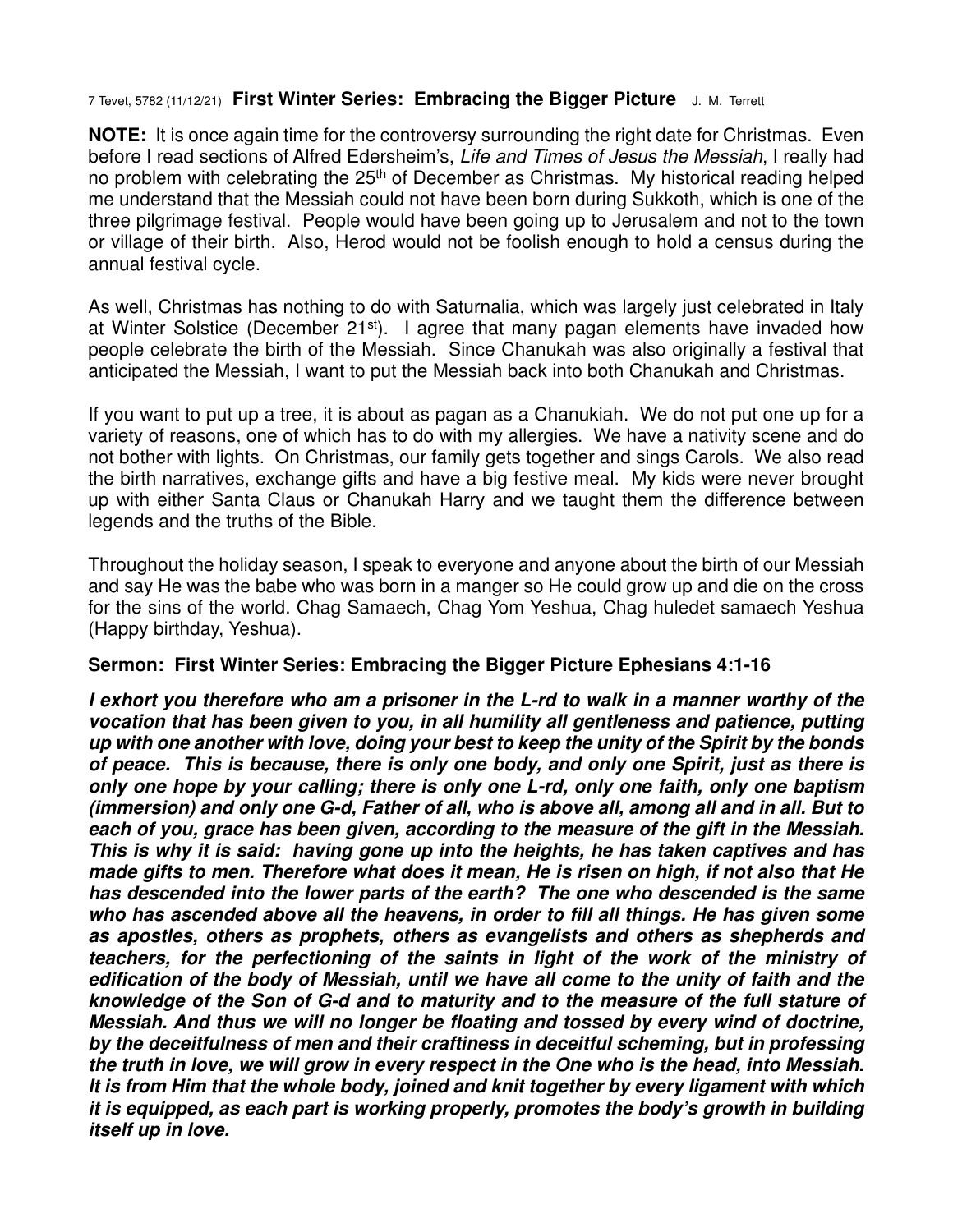I came to the L-rd as a young man of 19 and I had a lot of baggage to unpack and to repack. I immediately plunged into the Bible and after nearly fifty years I am still plunging into it. I was so glad to find the Messiah and to be delivered out of the great darkness I had fallen into. Each day was a new discovery in the Word and answers to prayer broke the chains of the world, the flesh and the enemy. The official theological description of what happened to me was: crisis conversion, response in depth.

I should not have survived and, sadly, not many of my friends who came to faith with me are still walking with the L-rd. Over the years I have led any number of people into faith and I fought hard to keep them. One year after a Billy Graham Crusade, he estimated that only 10% of the people who come forward are still walking with the L-rd. I did a lot of work and follow up and my retention rate is somewhere around 60%. Why the difference?

When I lead someone to the Messiah, I teach them how to pray and how to study and I hook them up with good fellowship and even teach them about worship and outreach. When the Messiah comes into a heart and into a life, there is a big gap that develops in the person's heart and in their life. So much needs to be removed, repaired and cleansed. It is a big full time job and I was willing to do it because those who led me to faith put a lot of time and energy into my transition from a creature of the darkness into a son of the light.

I had endless questions and I had bad habits and had to learn all over again about what was right and what was wrong. No more deceit, no more lies, no more gossip and no more participating in the unfruitful works of the darkness. Before I came to the Messiah, I was a big party animal and fled from the emptiness inside me by filling my life with as much noise and stimulation as possible. I wasn't really happy, but I sure was busy.

Now, my time and my energy had to be diverted into a whole new direction, with a whole new set of priorities. This is what our passage is talking about today. There is no room in the Messiah for a weak response or a partial response. You either jump in head first or you wash out when the birds of doubt steal your faith, or the rocks of temptation wither your faith, or the choking weeds (the pleasures, the cares and the riches of the world) of this life stunt your spiritual growth and you make no real progress.

I realize that we are all unique individuals and that we all have different needs, but the same principles of discipleship and holiness apply to each of us and to all of us. We need to develop our own personal, biblical explanation of our faith, so that our lives are all filled with the Messiah and His Word.

It is not an easy job, but it is the only job we are called to. We have to learn, not just to get along with one another, we have to learn to love and appreciate one another, so that we can keep the unity of the Spirit in the bond of peace. We will disagree. We will annoy each other. How did Noah and his family put up with each other for a whole year in the cramped space of the Ark? They learned to become a close knit community, bonded by love and by peace, in all gentleness and humility with lots of patience.

We will not all be very intimate with everybody in the shul, but if this ever ceases to be a possibility with anybody, we are in trouble. We need to appreciate the young ones in our midst. We need to appreciate the adults in our midst, as well as the seniors. We need to welcome our visitors and help them to see if our shul is a good fit for them.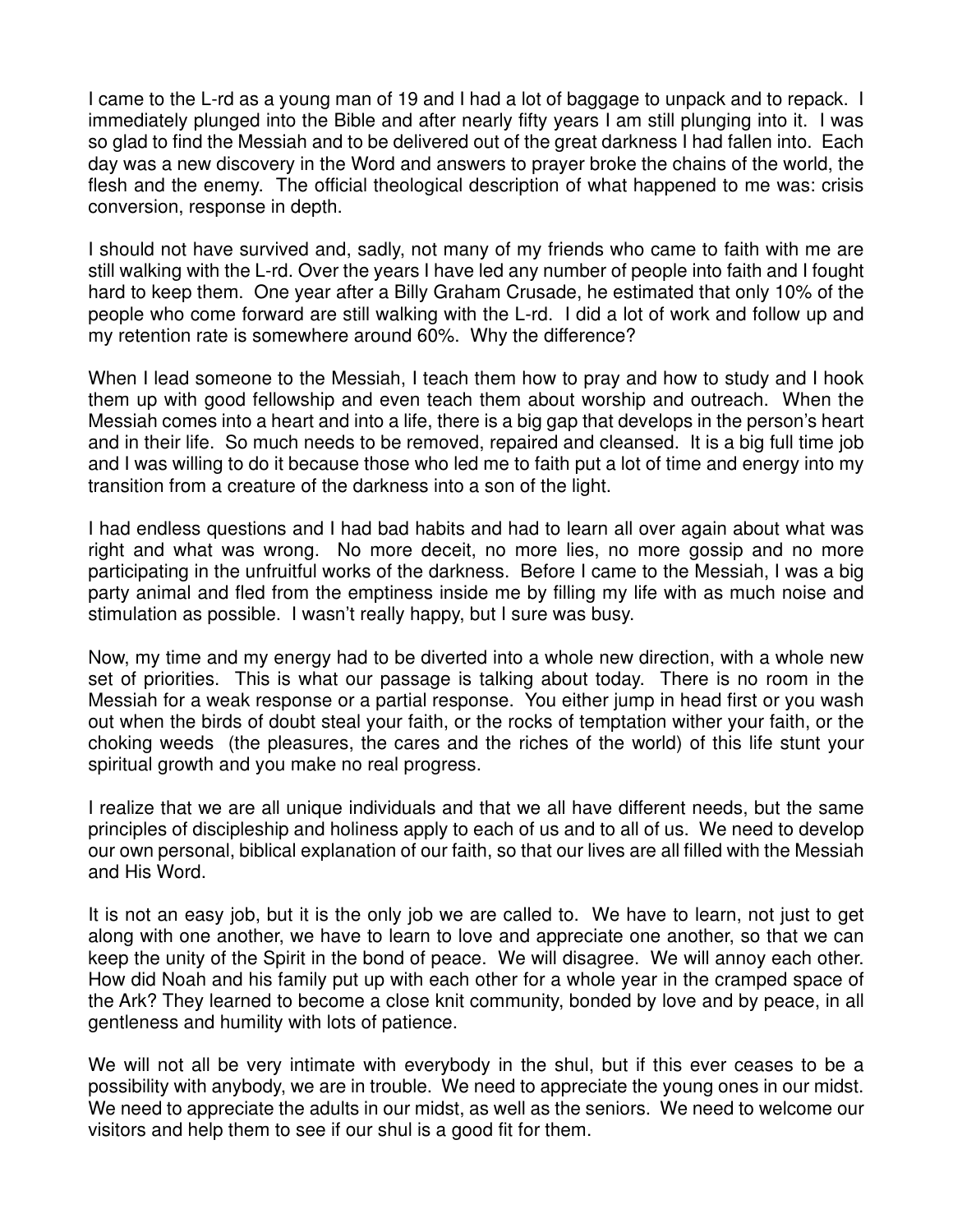We are very welcoming and gentle and loving, but we are not just trying to be nice to make people like us. We want to discover if they are willing to come along with us down the road of spirituality and discipleship, because that is the only reason we exist as a Messianic Jewish community of Jews and Gentiles.

After pleading with the Ephesians to seek for and maintain amazing unity, Paul gives us a seven fold description of why this is the only way to walk with the Messiah. Our world is filled with churches and synagogues which have divided and split and which often do not get along with each other very well. This is never G-d's will for us as we relate to others who share all or a part of our faith. Because over an above all the divisions and various denominations, there is really only one body and we are all members of it, to the Jew first and also to the Gentile.

Many diverse voices are clamouring for our attention and many religious opinions are looking to convince us, but there is also only one Spirit who will only say things according to the Word and according to the teachings of the prophets and the apostles. If you are not listening to the Spirit which speaks according to the Bible, you are listening to the wrong spirit. We may still have out differences, but in the core things and core teachings, we need to speak one single voice. We need to aim to hear G-d' voice alone, over and above the noisy crowd of other influences that want to drown out the voice of G-d.

Paul goes on to say that there is only one hope which we have been called to. We are citizens of the heavenly Kingdom, called to life everlasting in a new Heavens and on a new Earth. If you are hoping for anything else, you are wasting your time. We will never become gods, each given our own universe. We are not in the process of reincarnating ourselves back to the godhead and there are not seventy virgins waiting for us. We are called to the kingdom of G-d and not to some version of the happy hunting grounds. Our kingdom drive needs to grow and deepen in us as we grow deeper into the L-rd through His Word.

There is only one L-rd, Yeshua Hamashiach – not Buddha, not Mohamed, not Krishna, not Odin, not Zeus and certainly not Confucius. The only way to the Father is through Yeshua and His judgment will determine our eternal fate, whether we agree, believe or disagree and disbelieve. What you believe cannot affect the objective reality we are living in, you can just deceive yourself into oblivion.

All roads do not lead to G-d – there is only one faith and Yeshua is the only road to G-d. Now some people who have not come to faith for a variety of reasons, will still be judged by Yeshua and it is none of my business if He decides to let some of them in, while He excludes false and carnal believers. There is only one baptism - by immersion into the death and resurrection of our Messiah – a ritual burial, followed by a ritual resurrection. Nothing more and nothing less.

There is only one G-d, the G-d of Abraham, Isaac and Jacob and the Father of our beloved Messiah. All the rest are make believe or demons. There is also none like our G-d – He is eternally unique.

Now comes the practical part of Paul's teaching. Messiah has led captivity captive and has given gifts to members of the body, and His redeemed community leadership functions to help all of us and each of us reach our full potential in the Messiah.

This is often called the fivefold or the fourfold ministry. Some are apostles – community builders and architects who want to see positive redemptive communities spring up around the world in